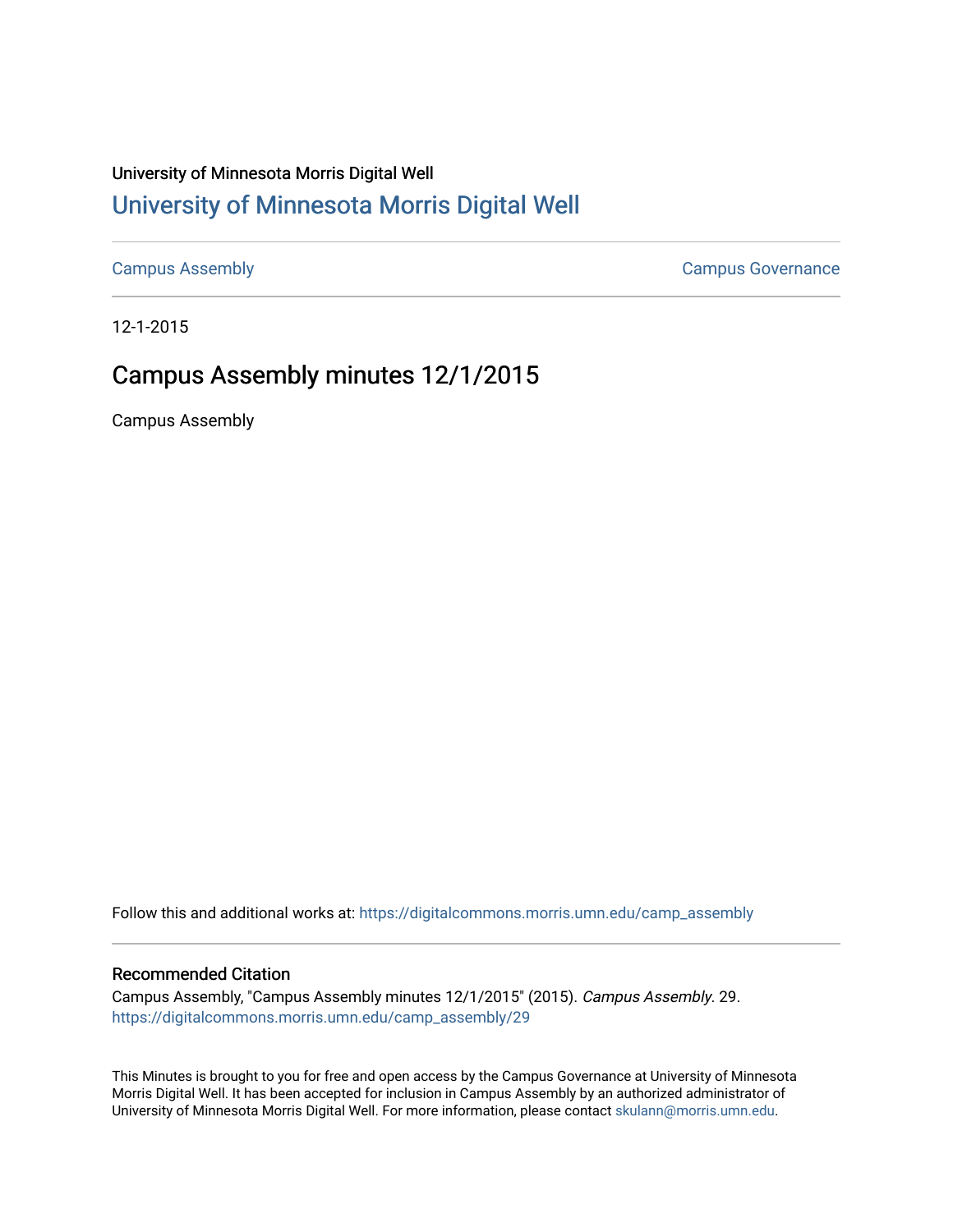### Campus Assembly Meeting December 1, 2015

# I. **Chancellor's Remarks**.

Chancellor Johnson gave the following remarks: "I will start today by talking about the weather and want you to know it would be a rare occasion that we would cancel classes. My rule of thumb is if the Morris transit buses are running then we will probably be on time and on schedule. Several of us do communicate at 5:00 am to do an assessment of the weather and make a determination. I will tell you that there is no good decision when it comes to bad weather. By the way, when I walked to my car last night, it was cold, dark and icy and I was thinking to myself that I know I have a scraper and I know it is not in my car. When I got to my car, someone had scraped the windows for me. It was either someone who was really, really nice or someone who thought it was their car.

Today was International AIDS Remembrance day and I had a chance to read some of the names in the Morrison Gallery today. It was moving and thought provoking and I'm grateful to those who planned the event.

It seems like a long time ago--it really wasn't—but I do want to acknowledge the visit to our campus of Katrice Albert, Vice President for Equity and Diversity and two staff members. I also want to thank the students for encouraging us through their actions to focus on the need to continue our efforts to both attract and retain a diverse group of faculty, staff, and for reminding us all of how important this is particularly given the diverse characteristics of our student body. While there are a number of steps that we have taken over the course of the past several years—diversity training; our use of the Bridge program centrally funded to support faculty hires, our success in the pre-doctoral program in bringing Ph.D. candidates to teach on our campus, the expectation that we will host a hiring bias workshop in the spring—and more—there is clearly more work to be done, and I so appreciate the fact that we are able to come together, consider these issues, and speak with each other about them in a respectful way. So thanks to the students who organized, to the Black Student Union for the event they sponsored to show alliance with students at the University of Missouri, and to the Multi-Ethnic and Diversity Committee for organizing the DiversiTea—there were essay questions that we were asked to consider and discuss.

There are lots of end of the semester opportunities for engagement—senior seminars and capstones; performances; athletic events ... and then, finals."

# II. **For Action. From the Steering Committee. Approve minutes from 11/4/15 Campus Assembly meeting approved as presented**. **Motion passed by unanimous voice vote**

# III. **Old Business***.*

None

# IV. **New Business**.

# A. **For Action**. **From the Curriculum Committee. Curriculum program changes approved as presented. Motion passed by unanimous voice vote.**

# **Division of the Humanities**

New Courses: HUM 1006 – From the Caesars to the Saints: Walking Ancient Rome (4 cr; HIST) HUM 1801 – Talking About Love, War, Gods, and Politics with Greeks And Romans (2 cr; IC) SPAN 1802 – U.S. Latin@ Literature Culture (4 cr; IC) Revised Course: PHIL 1803 – How to Think About Weird Things (4 cr; IC) Reactivate Course: CMR 3311 – Social Uses of the Media (4 cr; E/CR)

# **Division of the Social Sciences**

New Courses: ANTH 2002 – Learning from the Dead: Introduction to Methods in Archaeology and Biological Anthropology (2 cr, SS)

ANTH 3251 – Health and Human Ecology (2 cr, ENVT)

Course Revisions: ANTH 1103, ANTH 1201, ANTH 3206 (inactivate), HIST 2003, MGMT 2101, MGMT 2102,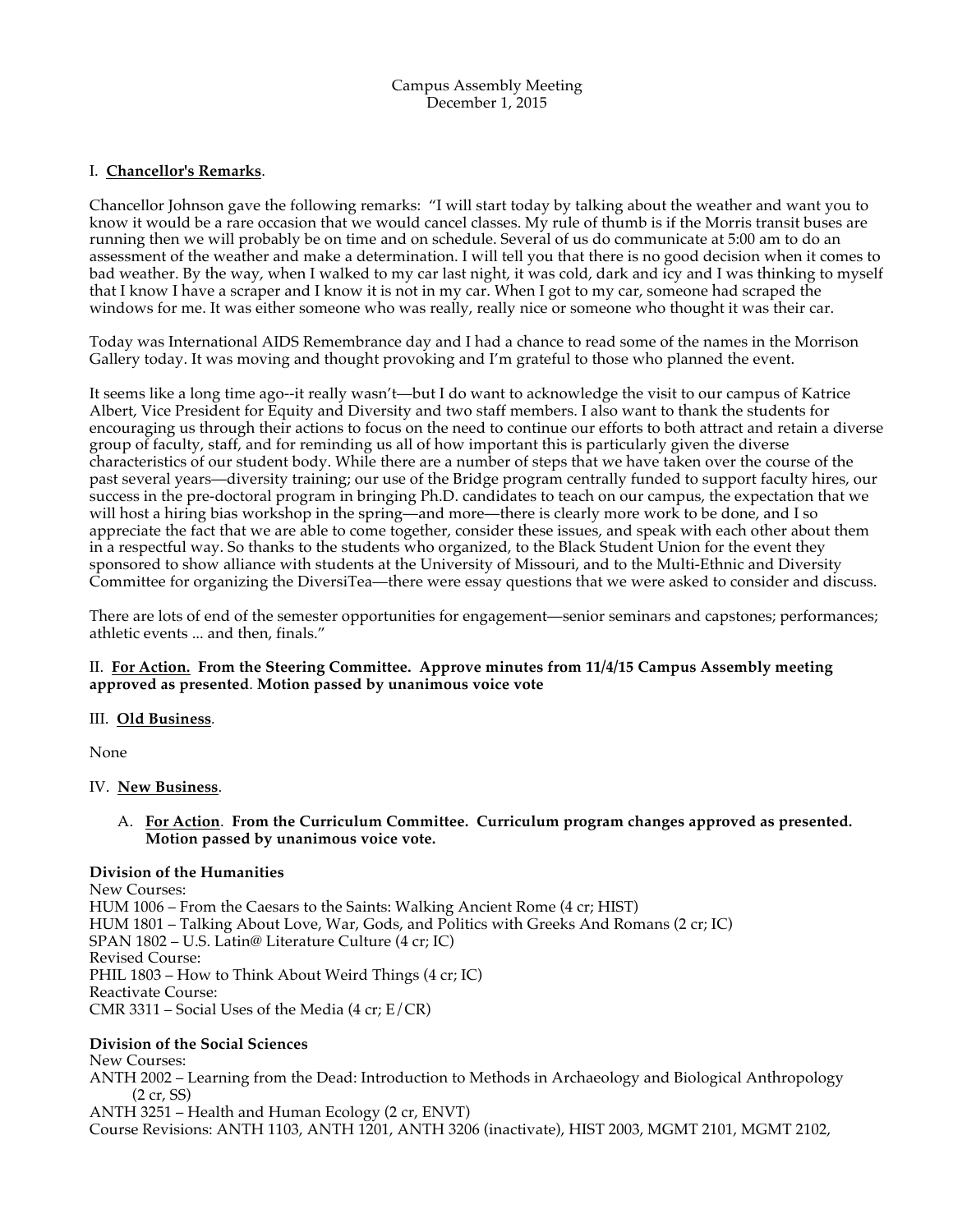# MGMT 3151, MGMT 3152

# **Interdisciplinary Studies**

Inactivate Course: IS 3243H – Honors: Dialogues and the Ancient World (2 cr, HUM)

### B**. For information. From the Steering Committee. Campus Assembly dates for spring semester:**

Wednesday, February 17 Tuesday, March 22 Thursday, April 21

#### V. **Campus Committee Reports.**

#### A. **For Information. From the Functions & Awards Committee. Process for Faculty Distinguished Research Award.**

Elena Machkasova, Chair of Functions & Awards, presented the following information regarding the proposed changes for the award. Please send feedback/comments to Elena.

**What?** A proposal for changes in the Faculty Distinguished Research Award.

**History:** The award was established in spring 2000 and the six initial recipients were selected. The expectation was to be awarding one per year after that.

**Role of Functions and Awards committee**: "Functions and Awards committee develops and recommends awards for scholarship and special merit" from the committee charge. We are recommending these changes to the Dean's office.

**Status of proposal:** Developed by the F&A committee, endorsed by the Dean and Division Chairs, and has been shared with the current selection committee members (and received generally positive feedback).

**Reason for presenting at the assembly**: For information and feedback.

#### **Rationale for changes?**

http://www.morris.umn.edu/services/acad\_affairs/Faculty\_Research\_Award.html

There are 37 tenured female professors and 36 tenured male professors at UMM. The award does not reflect the gender diversity. There is anecdotal evidence that some faculty are unwilling to invest into the nomination process since they don't feel that they fit the "expected profile".

# **Summary of proposed changes:**

#### **1. The makeup of selection committee.**

- a. Currently: 6 most recent award winners.
- b. Proposed:
	- i. Five full or associate professors (total) are invited by the F&A committee to serve.
	- ii. At least two are past award winners.
	- iii. Represent all four divisions.
	- iv. Represent diversity of UMM campus.

# **2. The role of Division Chairs.**

- a. Faculty can be nominated by anyone, including be self-nominated (no change).
- b. After names are put forward, nominating committee is formed and prepares a dossier (no change).
- c. Nominations (names) are submitted to the nominees' Division Chairs. At the deadline, the Division Chairs send nominations to the F&A committee (slight change: used to be sent to the F&A committee and DC at the same time).
- d. Rationale: Division Chairs are ideally positioned to encourage strong candidates to be nominated.

# **3. Change in the supporting materials.**

- a. Currently includes: no more than 10 supporting letters from students, faculty, administrators, and non-University references.
- b. Proposed: At least three and no more than six supporting letters from faculty colleagues and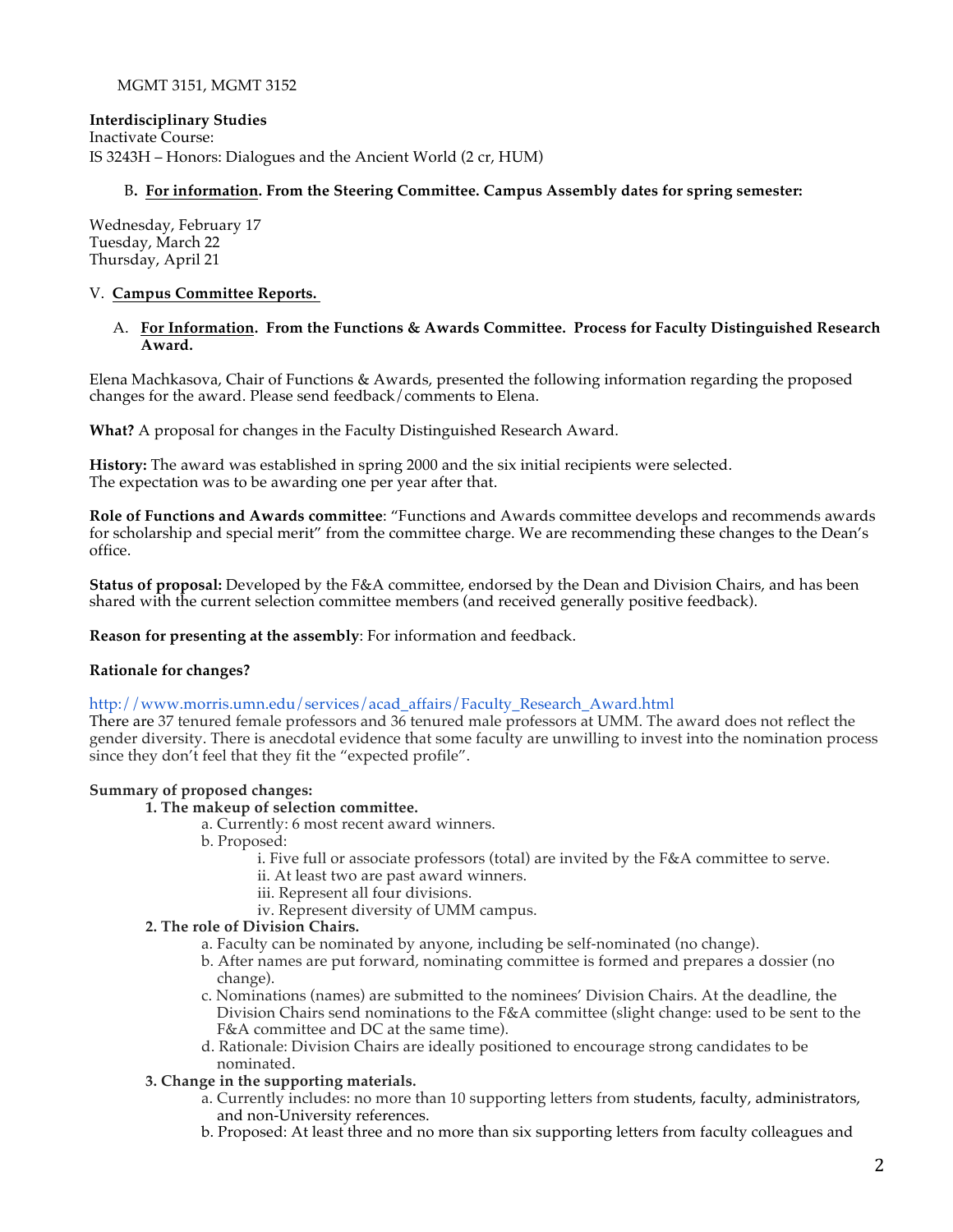experts in the candidate's field. At least two of such letters must be from non-UMM experts. The letters are valid for three years.

**Next steps**: we welcome your feedback. We will be sending the full proposal to the FACPA list for further feedback. The F&A committee will discuss suggestions and put together the final proposal for the Dean. If the general sense from the campus is positive, we would like to send out a call for nominations according to the new proposal.

# B. **Planning Committee**

Engin Sungur gave the following report, "As you know UMM's Strategic Plan is dated 2006 and includes the title of public honors college. The plan was reviewed with a progress update in 2013, and strategic priorities for 2016 were determined in 2015.

The Planning Committee is working on a process to create a living document that will be assessed, updated, and revised annually with the input from UMM Campus Community, including committees, academic and administrative units.

**Objective:** Recognizing the limitations of any strategic plan, create a culture at UMM in which strategic thinking and careful, timely decision-making based on information/data are the norm.

# C. **Consultative Committee.**

Jayne Blodgett along with Julie Eckerle, Co-chairs of Consultative, will be asking for input from the campus regarding service loads. Over the last few years, individuals from a number of different constituencies on campus have brought concerns to the committee about campus governance.

Although these concerns may be attributable to perception, rather than reality, there is no doubt that they contribute to lower morale on campus and, in some cases, individual decisions to stop participating in campus governance and other kinds of service altogether. Consultative Committee members have also pointed out that these concerns involve equity (whose voices are represented? Whose workloads are too heavy? etc.) and have ramifications for individual promotion, health, and job satisfaction, among other things.

In the course of our conversation about these concerns, we have been brainstorming about ways to, first, better articulate these problems and, second, to develop approaches to solving them, in addition to rejuvenating the campus spirit around campus governance. However, we fully believe that we need to gather more information first from all campus constituents.

# VI. **All University Reports.**

Peh Ng reported that SCAFA recently discussed the results of the engagement survey. We need to think about how we use those results to make changes and she hopes the campus will be proactive in making changes. Chancellor Johnson added there will be an opportunity for us in the spring to have listening sessions around some particular items in the survey.

# VII. **Announcements.**

# A. General announcements

• Bart Finzel reported as part of the Higher Learning Commission Pathways for reaffirmation of accreditation, we were asked to decide which pathway to choose—the Standard Pathway or the Open Pathway. We choose Open Pathway which requires us to designate one major improvement effort to be undertaken as its Quality Initiative for reaffirmation of accreditation. The Quality Initiative should suit the institution's present concerns or aspirations, and takes place between years 5 and 9 of the 10-year Open Pathway Cycle. Some examples of potential proposals include: academic advising; assessment; center for teaching and learning; online; and first-year experience. This will involve the entire campus. If you are a committee chair and think that your committee should be involved, please contact Bart.

• Kerri Barnstuble, Coordinator for the Commission on Women, reported that the focus this semester has been the parental leave discrepancy between employee groups. Faculty and P&A receive six weeks paid leave while Civil Service and AFSCME employees only get two weeks. She believes our Teamster colleagues may have reached a